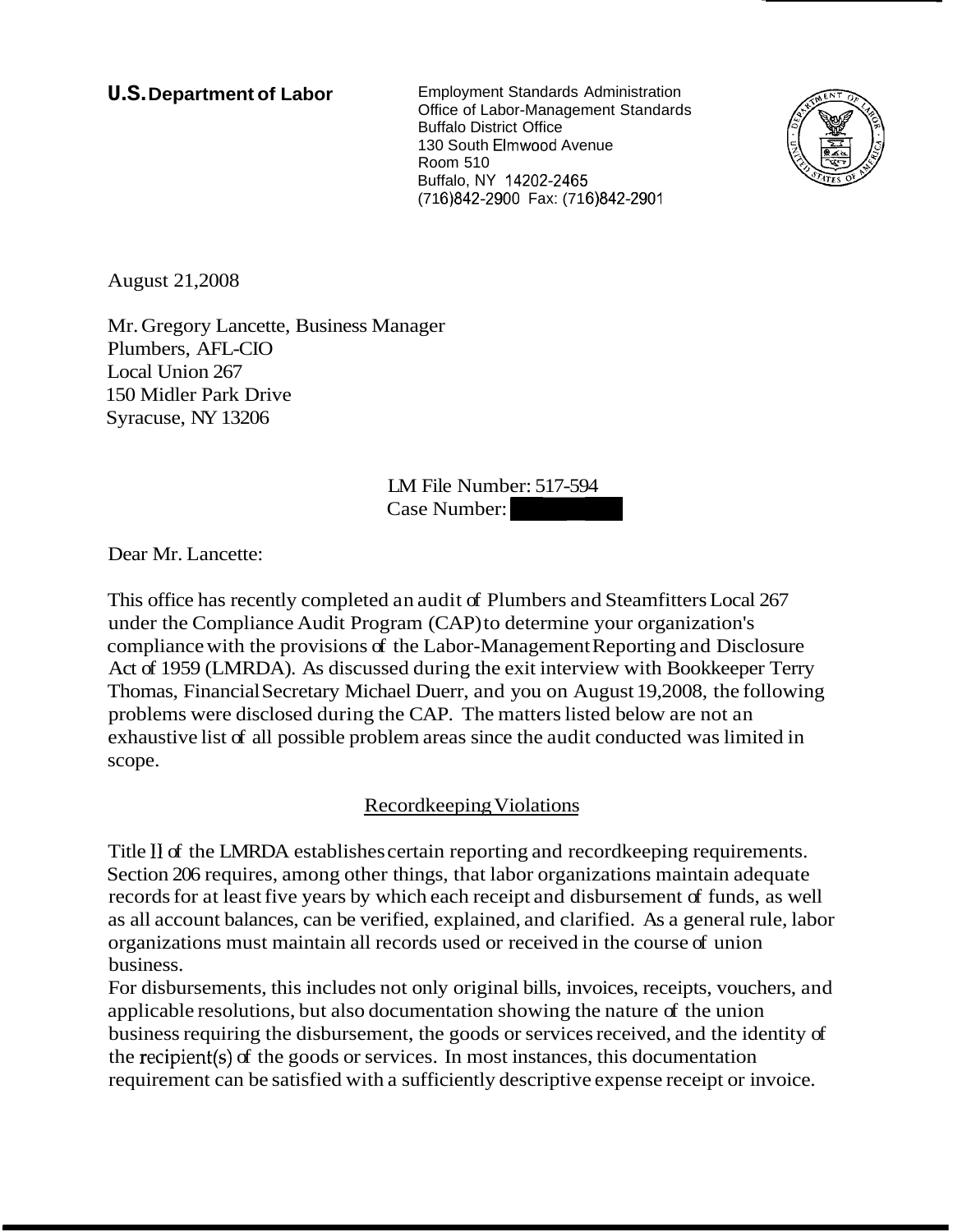If an expense receipt is not sufficiently descriptive, a union officer or employee should write a note on it providing the additional information. For money it receives, the labor organization must keep at least one record showing the date, amount, purpose, and source of that money. The labor organization must also retain bank records for all accounts.

The audit of Plumbers Local 267 records for fiscal year ending December 31,2007 revealed the following recordkeeping violations:

#### 1. Meal Expenses

Local 267 did not require officers and employees to submit itemized receipts for meal expenses totaling at least \$2,149. The union must maintain itemized receipts provided by restaurants to officers and employees. These itemized receipts are necessary to determine if such disbursements are for union business purposes and to sufficiently fulfill the recordkeeping requirement of LMRDA Section 206.

Furthermore, Local 267's records of meal expenses were not supported with any documentation, except the credit card statement, totaling at least \$516. For example, the union failed to retain a receipt from the Boatyard Grill for \$349.21 and from Wingz for \$35.20. Union records of meal expenses must include not only the itemized receipt but also written explanations of the union business conducted and the full names and titles of all persons who incurred the restaurant charges.

2. Credit Card Expenses

Local 267 did not retain adequate documentation for credit card expenses incurred by Business Manager Gregory Lancette, Business Agents Brad Ward and Bryan Allen, and Organizer Paul Fingland totaling at least \$4,437. Also, Verizon Wireless bills for three officers' phones were not maintained by the union. These bills were paid using the union's credit card. The union did not maintain receipts for lodging and meetings held at the Holiday Inn totaling \$1,127.53. In addition, charges at Staples totaling \$417.88 were not supported with original receipts.

As previously noted above, labor organizations must retain original receipts, bills, and vouchers for all disbursements. The president and treasurer (or corresponding principal officers) of your union, who are required to sign your union's LM report, are responsible for properly maintaining union records.

# 3. Reimbursed Auto Expenses

Business Manager Gregory Lancette, Business Agent Bryan Allen, and Organizer Paul Fingland who received reimbursement for business use of their personal vehicles did not retain adequate documentation to support payments to them.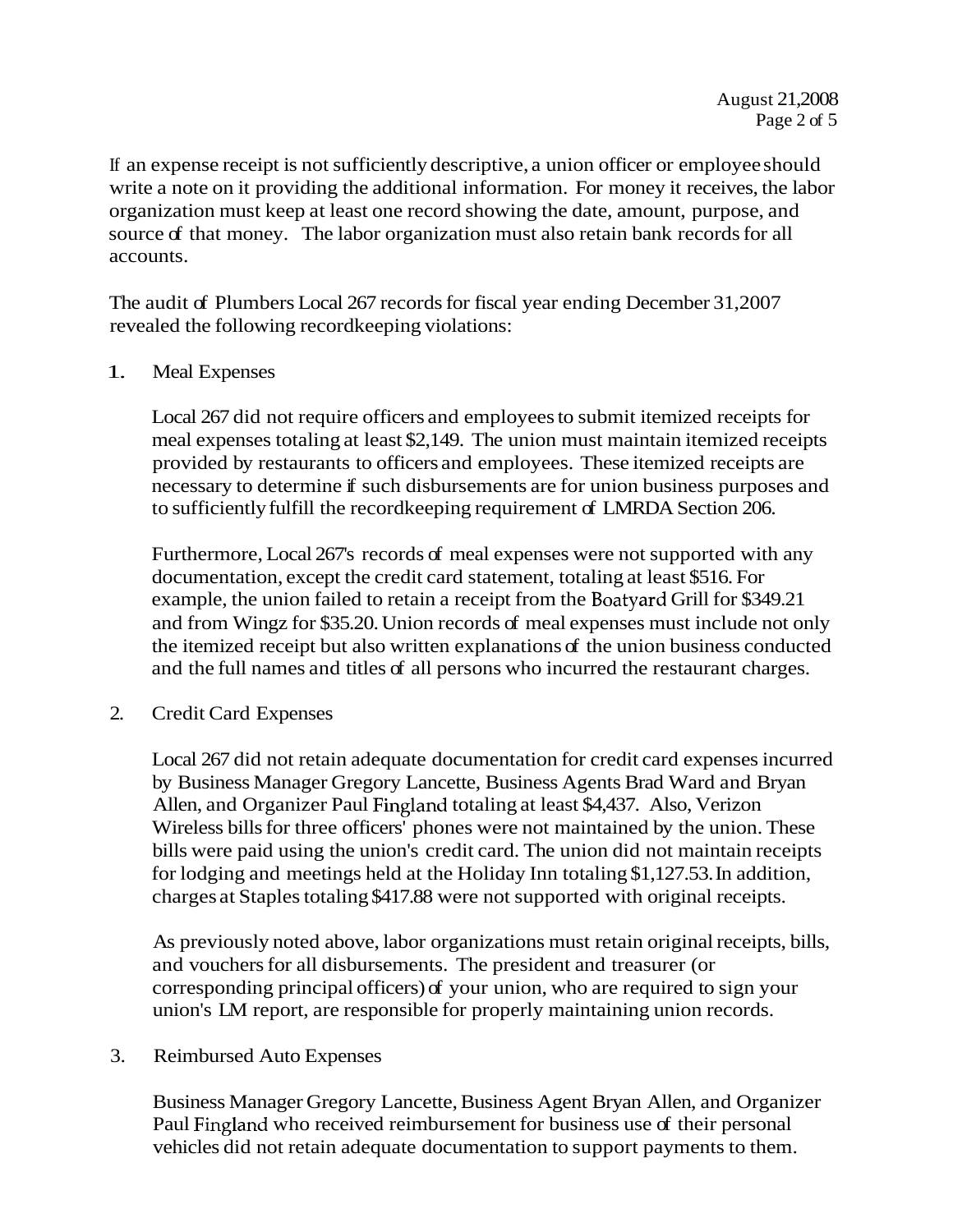Although a mileage summary was completed by the officers, all necessary information regarding the reimbursement was not maintained. The union must maintain records which identify the dates of travel, locations traveled to and from, and number of miles driven. The record must also show the business purpose of each use of a personal vehicle for business travel by an officer or employee who was reimbursed for mileage expenses.

4. Receipt Dates not Recorded

Entries in Local 267's receipts journal, both in Quicken and in the AS/400 software program, does not reflect the actual date the money was received. Union receipts records must show the date of receipt. The date of receipt is required to verify, explain, or clarify amounts required to be reported in Statement B (Receipts and Disbursements) of the LM-2. The LM-2 instructions for Statement B state that the labor organization must record receipts when it actually receives money and disbursements when it actually pays out money. Failure to record the date money was received could result in the union reporting some receipts for a different year than when it actually received them.

Based on your assurance that the union will retain adequate documentation in the future, OLMS will take no further enforcement action at this time regarding the above violations.

# Reporting Violations

The audit disclosed a violation of LNIRDA Section 201(b), which requires labor organizations to file annual financial reports accurately disclosing their financial condition and operations. The Labor Organization Annual Report (Form LM-2) filed by Plumbers & Steamfitters Local 267 for fiscal year ending December 31,2007 was deficient in the following areas:

1. All Officers and Disbursements to Officers

Local 267 did not include payments to officers and employees totaling at least \$3,781 in Schedule 11 (All Officers and Disbursements to Officers) and Schedule 12 (Disbursements to Employees). It appears that the local erroneously reported these payments in Schedules 15 through 19.

The union must report in Column F of Schedules 11 and 12 (Disbursements for Official Business) direct disbursements to officers and employees for reimbursement of expenses they incurred while conducting union business. In addition, the union must report in Column F of Schedules 11 and 12 indirect disbursements made to another party (such as a credit card company) for business expenses union personnel incur. However, the union must report in Schedules 15 through 19 indirect disbursements for business expenses union personnel incur for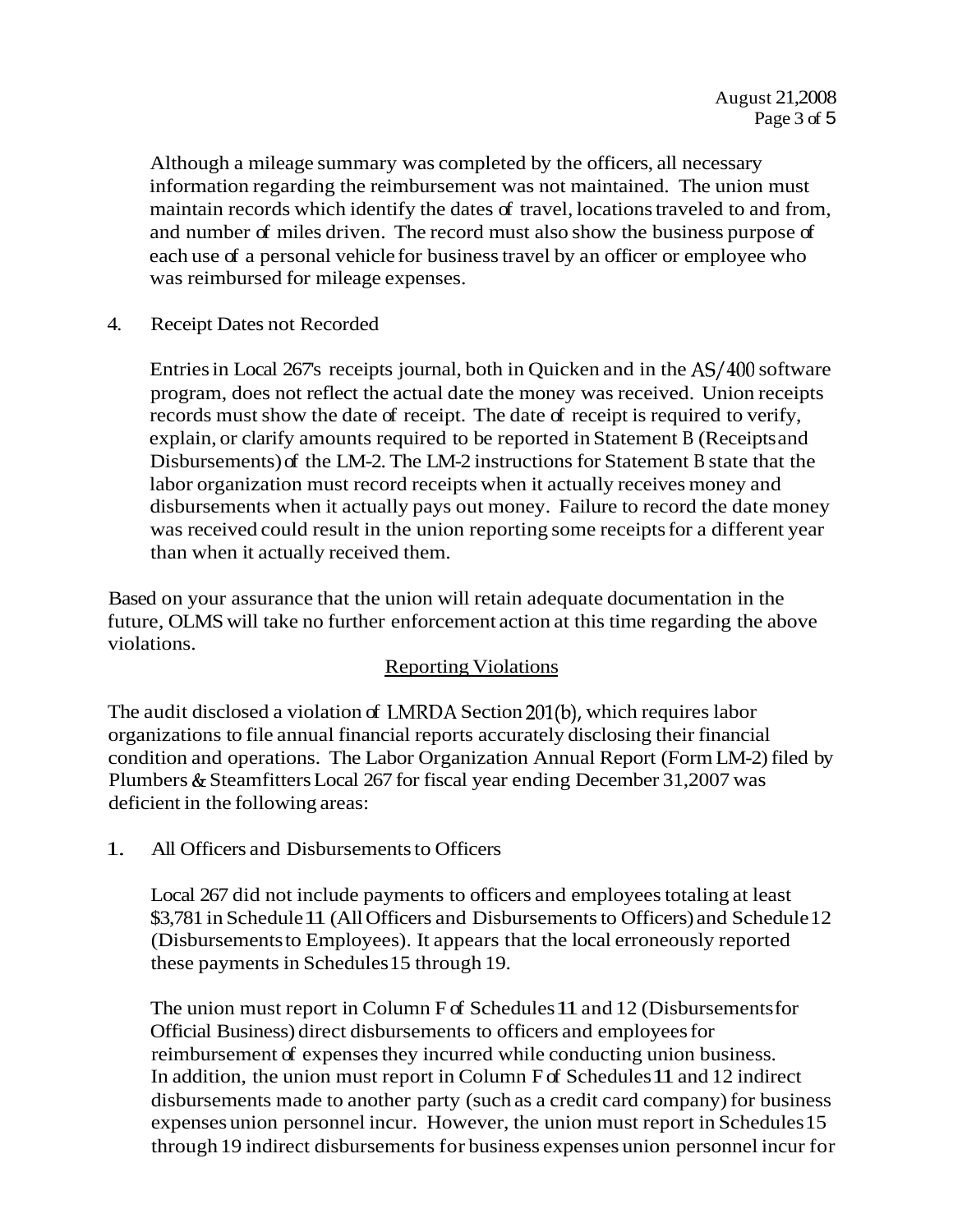transportation by public carrier (such as an airline) and for temporary lodging expenses while traveling on union business. The union must report in Column G (Other Disbursements) of Schedules 11 and 12 any direct or indirect disbursements to union personnel for expenses not necessary for conducting union business.

2. Loans Payable

Local 267 did not include the name of each member receiving a loan from the union in Schedule 2 (Loans Receivable), Column A. The local erroneously listed "various members" as receiving loans throughout the period.

The instructions for Schedule 2, Column A state that you are to enter the name of each officer, employee, or member whose total loan indebtedness to the labor organization at any time during the reporting period exceeded \$250. In addition, the purpose of the loan, the security terms given and the terms of repayment for each loans are to be entered on Lines 1 through 3.

I am not requiring that Local 267 file an amended LM report for 2007 to correct the deficient items, but Local 267 has agreed to properly report the deficient items on all future reports it files with OLMS.

# Other Violation

The audit disclosed the following other violation:

Inadequate Bonding

The audit revealed a violation of LMRDA Section 502 (Bonding), which requires that union officers and employees be bonded for no less than 10 percent of the total funds those individuals or their predecessors handled during the preceding fiscal year.

Three of Local 267's officers and employees are currently bonded for \$250,000, but they must be bonded for at least \$283,000. In addition, the union's commercial crime bond currently has a deductible of \$250 on the policy. The deductible must be eliminated as it is a form of self-insurance, which fails to meet the bonding requirements of the LMRDA.

In addition, the union's crime bond also includes provisions which are unacceptable. The policy definition of an employee does not include a person who handles funds without being compensated. Also, the policy does not cover a loss resulting from the use of or purported use of credit, debit, or other charge cards.